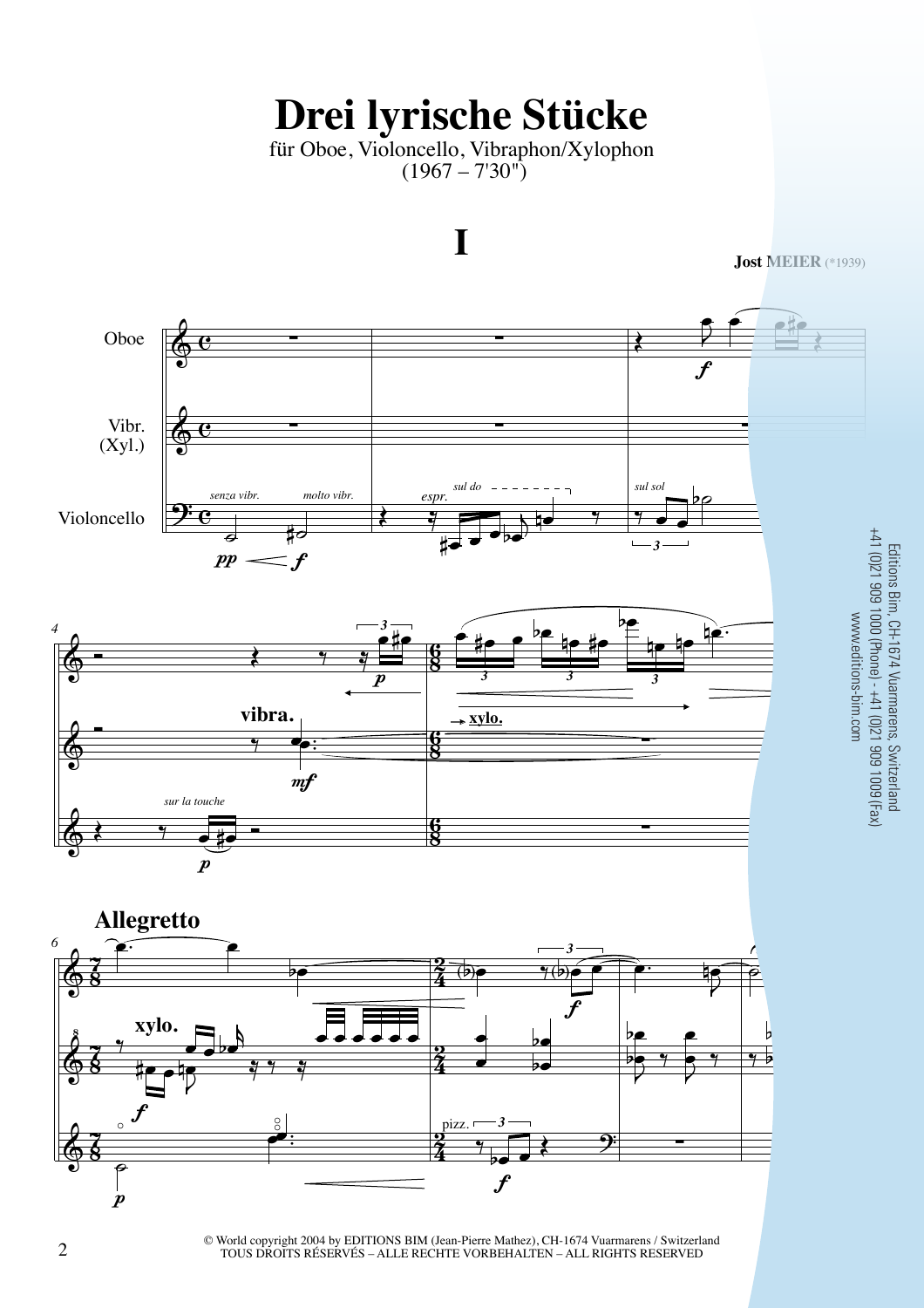& & <u>9:</u>  $\overline{\mathbf{e}}$  $\overline{\mathbf{e}}$  $\overline{\mathbf{e}}$ Œ œ# œ# Œ **Andante**  $\boldsymbol{p}$ *legato* **vibra.** !!!  $\frac{1}{\rho}$  e  $e^{i\theta}$  $\frac{1}{2}$  $\frac{1}{2}$   $\frac{1}{2}$ œb !!! Ó œ# . œ#  $\frac{1}{\cdot}$ .  $\overrightarrow{y}$  $\frac{e}{\sqrt{2}}$  $\overrightarrow{e}$   $\overrightarrow{e}$  $\overrightarrow{z}$  $\overrightarrow{a}$ œ <u>.</u><br>م .  $m f$ col legno  $m f$ ‰  $b$   $\epsilon$ .  $\frac{1}{4}$ Z .<br>B .  $7$   $7$   $8$  $m f$ *espr.* **II**







 $M$  $\overline{\phantom{a}}$ **1.com** nm.c Editions Bim, CH-1674 Vuarmarens, Switzerland +41 (0)21 909 1000 (Phone) - +41 (0)21 909 1009 (Fax) www.editions-bim.com